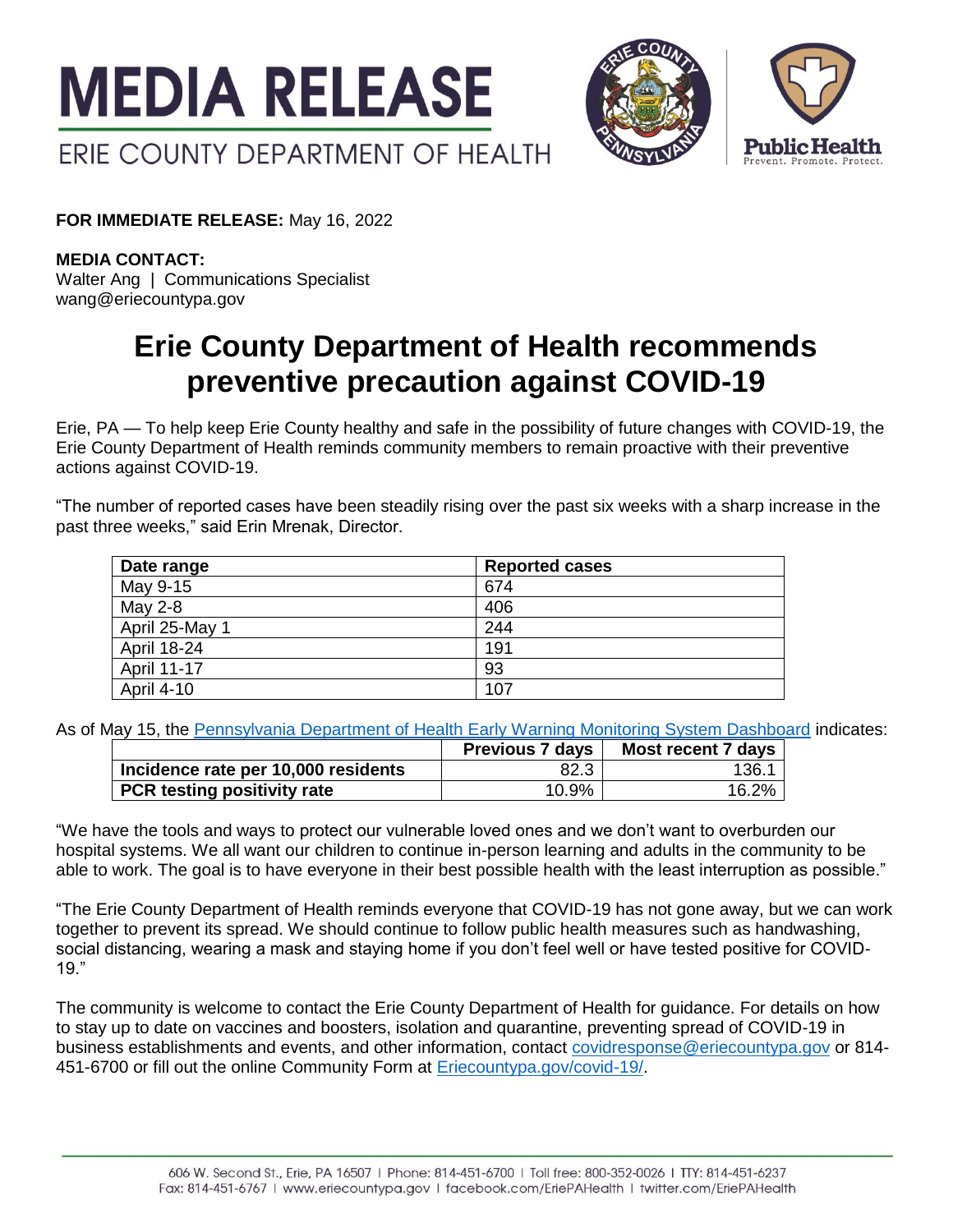## **Important action**

"The single most important action that everyone can take to reduce the severity of any potential future COVID-19 surge is to stay **up to date with their vaccinations and boosters**, which means getting all recommended primary doses and booster doses when eligible," said Charlotte Berringer, Director of Community Health Services.

"Vaccination and boosters have been shown to reduce the risks of getting infection, severe illness, the need for hospitalization and death. It also reduces the risk of developing long COVID illness," she said. Long COVID is a lingering illness with a range of symptoms, such as fatigue and shortness of breath, which can occur after a COVID-19 infection.

Boosters extend the effectiveness of vaccines against COVID-19 and help protect against variants. Based on data from Erie County, those who are boosted are:

- 7 times less like to be infected with COVID-19
- 14 times less likely to die from COVID-19

Free vaccines and boosters are available for residents of Erie County ages 5 years and older. *For list of local vaccination sites, visit [eriecountypa.gov/covid-19/covid-19-vaccine.](https://eriecountypa.gov/covid-19/covid-19-vaccine/)* 

Not all locations may offer COVD-19 vaccines and boosters to children 5 to 11 years old. Call ahead to check availability. To find vaccines and boosters in other nearby locations text ZIP Code to 438829, visit [vaccines.gov](https://www.vaccines.gov/) or call 1-800-232-0233

## **Importance of testing**

Erie County Department of Health recommends community members, vaccinated or unvaccinated, to get tested for COVID-19 if they have been exposed to anyone who has COVID-19 or if they have symptoms such as sore throat, coughing, upper respiratory congestion, difficulty breathing, fever or chills, muscle or body aches, vomiting or diarrhea, or loss of taste or smell. Testing results can help determine appropriate care and treatment if needed.

Community members using home test kits who have questions or need guidance can call 814-451-6700.

*For list of local sites offering free testing, visit [eriecountypa.gov/covid-19/covid-19-testing-information.](https://eriecountypa.gov/covid-19/covid-19-testing-information/)* 

## **Cases and data**

In the past week, May 9 Monday to 15 Sunday,

- There were **674** cases reported, with a daily average of **96** cases.
- There were no new deaths reported. The total death count remains at **798**.
- The total unvaccinated death count remains at 655, which is 82% of the total deaths (798).